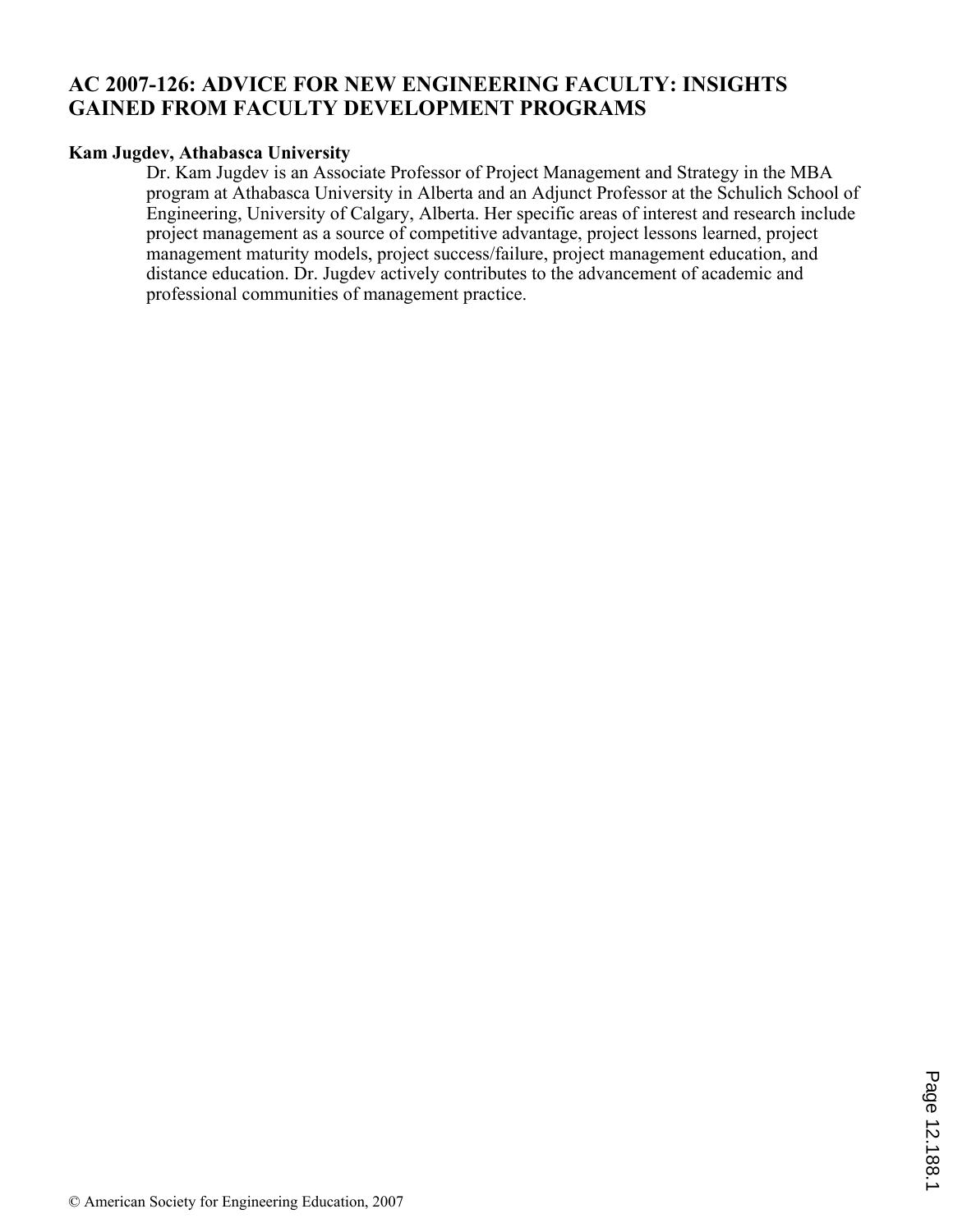# **Advice for New Engineering Faculty: Insights Gained from Faculty Development Programs**

#### **Abstract**

It is not easy being a new engineering faculty member (either as a newly minted PhD or as a new faculty member to the university) and harder still to find one's bearings when faced with a demanding course load, the stress of demonstrating solid output from a new research agenda, and multiple service commitments. It is even more challenging to get established when the department (or university) lacks a formal faculty development program for newcomers, yet new faculty are expected to "hit the ground running." As daunting as this may feel, and much as new faculty want to "hit the ground running and just run away," there are some tricks of the trade that I culled from the literature and my own experiences that I share in this paper. These guidelines may help new engineering faculty in terms of job satisfaction and in addressing key sources of stress.

In this paper, I draw from the higher education faculty development literature and outline the merits of a faculty development program and how crucial these topics are for new engineering faculty members. I examine faculty development topics in the broader context of teaching, research, service, and personal growth and development. Key sources of stress for new faculty members relate to finding time for research, effective teaching practices, the lack of collegial relationships, inadequate feedback/recognition, unrealistic expectations, insufficient resources, the lack of mentors, and little work-life balance. In the paper, I address the following topics:

- a) An orientation helps new engineering faculty become familiar with policies, support services, regulations, colleagues in the department, and faculty development resources (e.g., teaching models, resources, and workshops).
- b) New faculty requires different mentors for different needs such as teaching practices and possibly a senior research mentor.
- c) An academic dossier encompassing a teaching, research, and service is very important for tenure and promotion purposes.
- d) The dean has an essential role in ensuring that new faculty members are socialized into the department and have a reduced teaching and service load (at first) so that they can develop solid and successful research agendas. The dean also assists new faculty members develop reasonable annual work plans.

In the efforts to gain their bearings in new positions, new engineering faculty members feel daunted in achieving a work-life balance and inevitably, the scale tips in favor of work.

As I address each topic, I examine the importance of the topic and suggest some guidelines for consideration. I also recommend some useful academic resources for new faculty. In sharing some of my tricks of the trade, I hope that new faculty will not have to personally learn all their lessons the hard way, because at times, it is easier and less painful to learn from the experiences of others.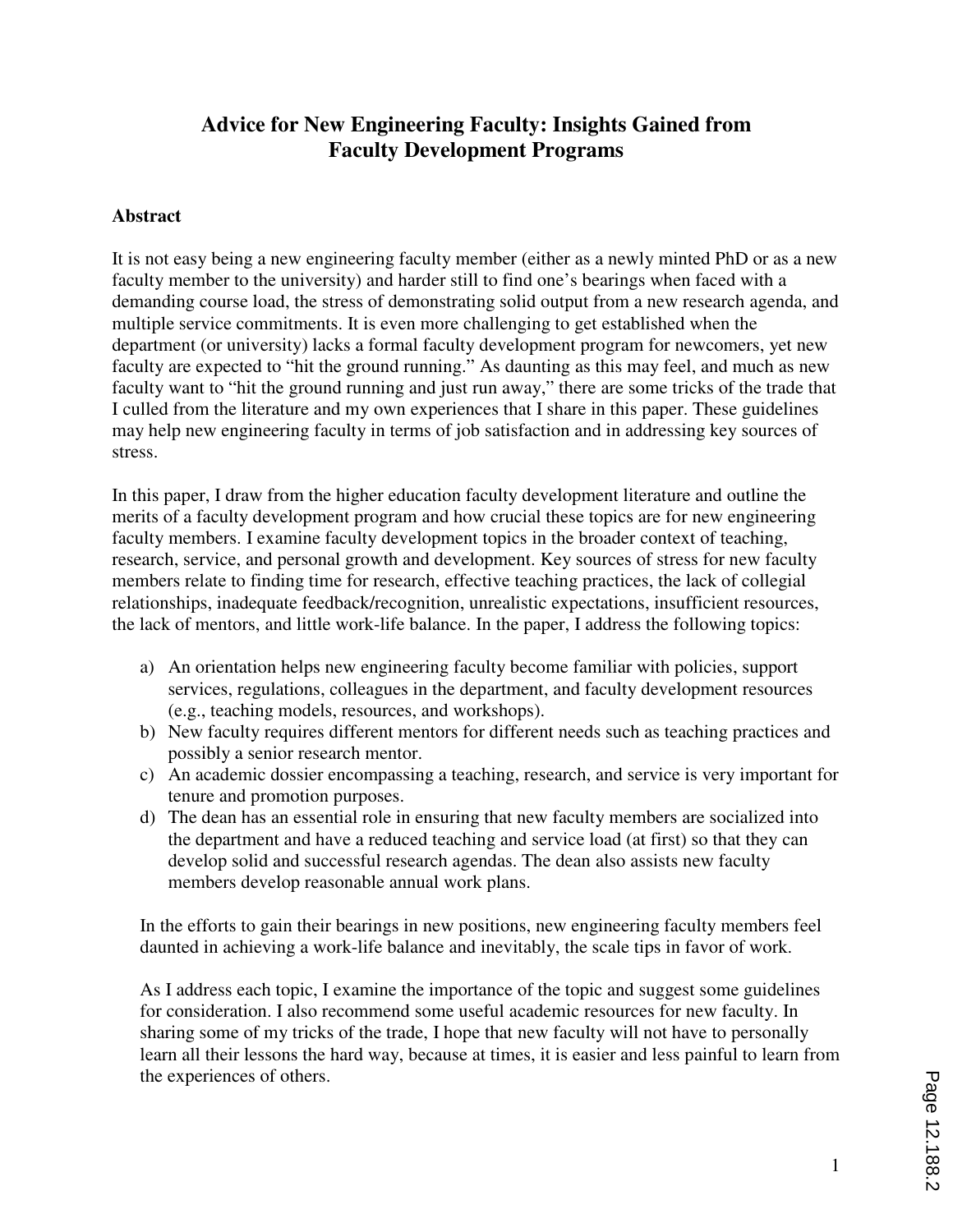### **Introduction**

Universities face many broad issues such as fiscal restraint, technological changes, and international competition<sup>1</sup>. Universities also face issues related to how they balance research with teaching performance, assessment, and accountability. "Organizational changes must occur given the changes in *what* students need to learn, *how* students learn, *who* the students are, *when* the students can learn, *where* the students can learn, and what students can access *while* they learn" <sup>2, p. 2</sup>. Although Twigg wrote this over a decade ago in the context of students, the quote continues to be relevant for formal and informal engineering faculty development programs.

In this paper, I draw from the higher education faculty development literature and outline the merits of a faculty development program and how crucial these topics are for new engineering faculty members. I examine faculty development topics in the broader context than simply teaching. Key sources of stress for new faculty members relate to finding time for research, effective teaching, the lack of collegial relationships, inadequate feedback/recognition, unrealistic expectations, insufficient resources, the lack of mentors, technology, isolation, and little work-life balance. Such issues, if not addressed, can further isolate and disillusion faculty. In light of these challenges, I was interested in examining the topic of faculty development needs and program content.

The paper is organized as follows. Following a brief overview of the tension between the scholarship priorities of teaching and research, the paper examines the scope of faculty development programs. Then, the paper addresses the topics, benefits, and challenges of such programs as well as critical success factors. This is followed by an overview of sources of stress for new faculty and different needs that academics have at stages of their careers. The paper emphasises the importance of mentoring in faculty development programs and concludes with some tricks of the trade, that I learned through my experiences.

### **Tensions between Scholarship Priorities**

Boyer discusses four kinds of scholarship priorities for a professoriate – the *scholarship of discovery* (research), the *scholarship of teaching* (pedagogy), the *scholarship of practice* (application), and the *scholarship of integration* (critical analysis and interpretation) <sup>3</sup> . Most universities focus on the first three priorities - research, teaching, and service. It is an ongoing challenge for academics to balance their efforts in these three areas, particularly with the pressures to "publish or perish." Higher education has historically been known to be slow to change and described as "highly democratic, yet glacial in its pace" 4, p. 6. Within this cultural context and with the strong emphasis on research in terms of scholarship priorities, some aspects of faculty development can be overlooked.

With the growing emphasis on research, especially for teaching universities, the commitment on faculty development services warrants more attention. With the increasing number of distance education programs and use of blended delivery programs in "bricks and mortar" institutions, it increasingly important that meaningful faculty development apply to *all* instruction modes, including engineering.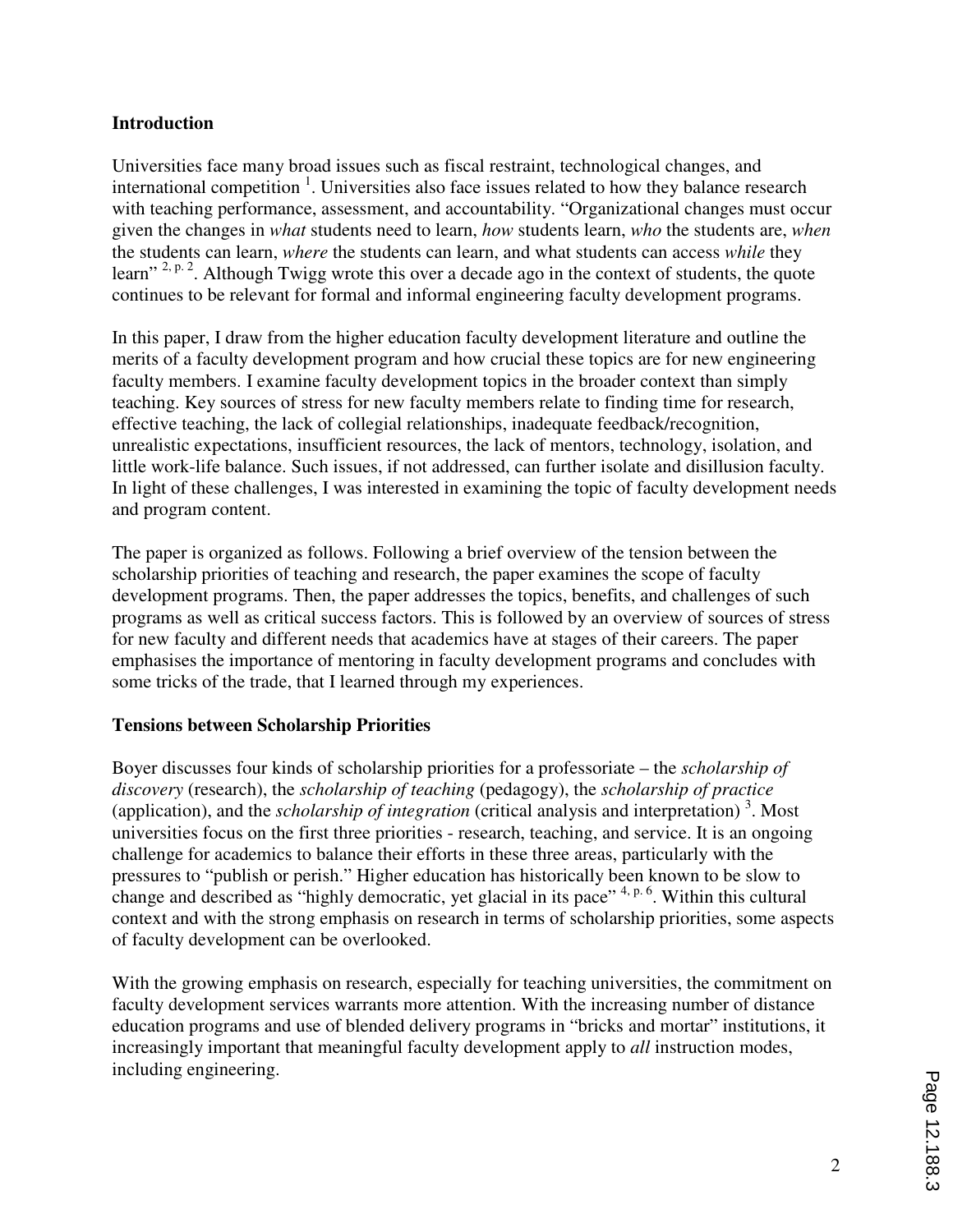Teaching is a scholarly undertaking and as important as research so we need to have as high expectations of it<sup>5</sup>. However, teaching is severely undervalued  $\frac{1}{2}$ , particularly since the incentives and reward structures favor research and because research is easier to assess among faculty and in tenure reviews. Common issues pertinent to teaching include: student/teacher ratios, teaching methods, workload, the role of teaching assistants, and the balance between research and teaching  $1$ . Furthermore, if a university's culture is such that teaching is perceived to be undervalued, securing faculty buy in for a faculty development program can be a struggle  $<sup>5</sup>$ ,</sup> regardless of whether the faculty development scope is narrow, and focuses on teaching, or broader, and encompasses all the scholarship priorities.

### **Scope of Faculty Development Programs**

Traditionally, faculty learned to teach by trial and error through the "on the job training" of taking courses <sup>6</sup>. These days, more universities are establishing such programs to help new faculty become established.

Faculty development is a complex and important process  $<sup>7</sup>$  and serves to enhance growth and</sup> development by promoting all forms of scholarship throughout one's career <sup>8</sup>. Faculty development programs are limited only by the university's scope, mission, and culture<sup>5</sup>. Individual differences, diversity, and seasons of the career need to be considered in faculty development programs <sup>8</sup>. Such program should focus on faculty needs and it is prudent to conduct a needs assessment first <sup>5</sup>. Furthermore, some faculty development needs are unique to the delivery mode.

Academic institutions should not assume that everyone shares the same understanding of the term faculty development<sup>5</sup>. In the most narrowest definition, faculty development focuses on teaching<sup>5</sup>. A broader interpretation indicates that faculty development "promotes improvement in the academy in large part through helping individuals to evolve, unfold, mature, grow, cultivate, produce, and otherwise develop themselves as individuals and as contributors to the academy's mission" <sup>5, p. 465</sup>. Some programs focus faculty development efforts on new faculty where the term "new faculty" refers to newly minted PhDs and those new to a university <sup>9</sup>.

### **Faculty Development Program Topics, Benefits, and Challenges**

Since faculty development spans the scholarship priorities, a variety of topics can be covered, regardless of discipline. The main program topics include:

- University policies and regulations
- Support services
- Information technology services
- Who's who in the departments
- Course development
- Teaching models, online resources, workshops, and seminars that address all modes of instruction
- Formative and summative assessments
- Networking, mentoring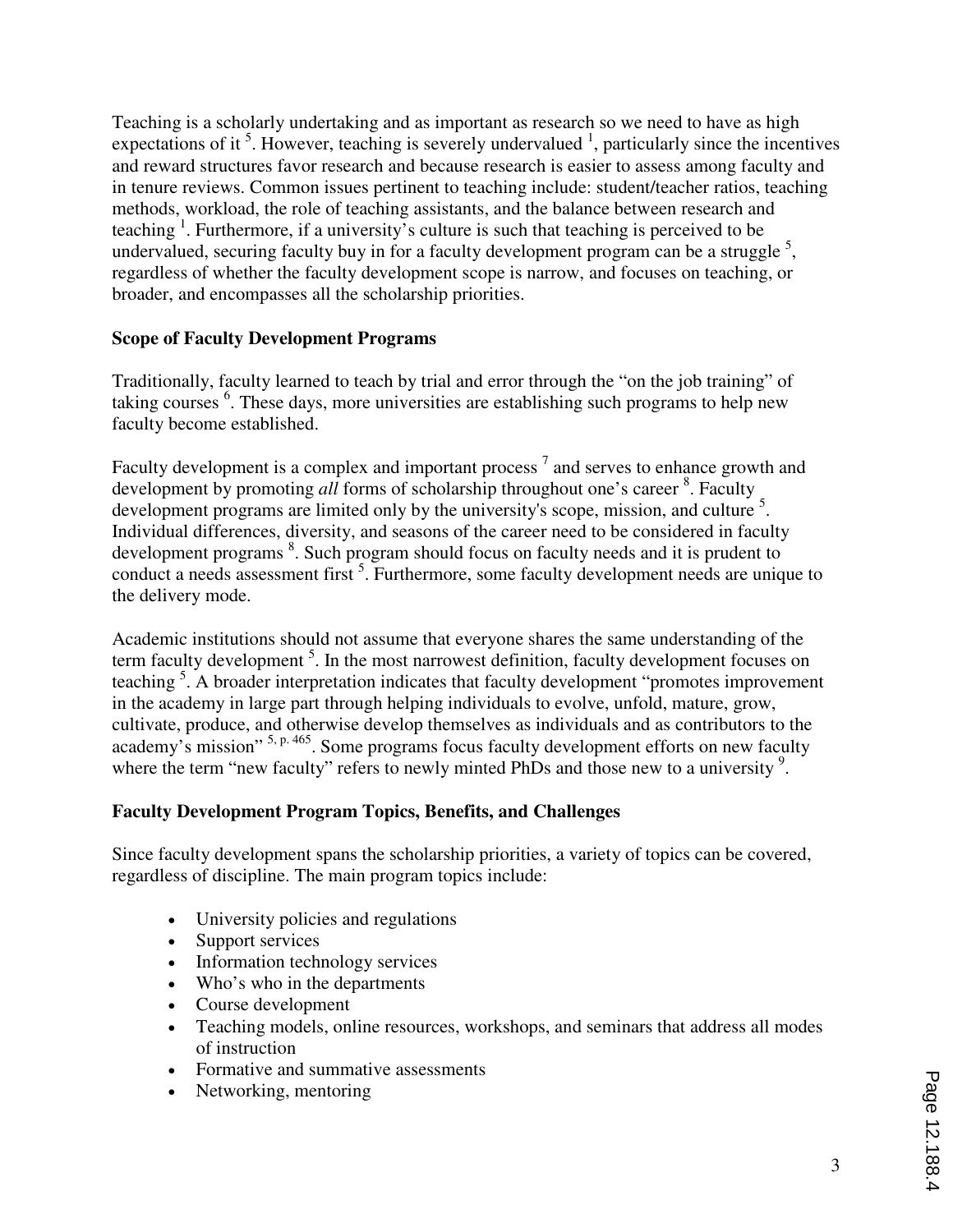- Diversity
- Research, and
- Personal development.

Most faculty development programs focus on specific skills and problem areas and rely on voluntary participation whereas other universities have obligatory faculty programs. Some think that good teaching depends on early training so they offer graduate courses in teaching higher education. For example, the University of British Columbia in Canada offers a yearlong 150 hour certificate course. Some universities in the United States have also adopted the certificate model and certificates to teach are mandatory in the United Kingdom and Norway. However, others argue that courses don't make for better teachers and that this distinction further separates research from teaching; uniform teaching detracts from how different disciplines should to be taught<sup>1</sup>.

Benefits and challenges of a faculty development program can be grouped by stakeholder group. For example, the key stakeholders relevant to faculty development include the institution (administration), support services, new faculty, existing faculty, and Information Technology. In addition to the value derived from covering the breadth of topics outlined earlier on faculty development programs, the benefits of a faculty development program for new faculty include:

- Academic productivity and well-being
- Improved morale
- Increased career satisfaction
- Teaching, research, service effectiveness

A benefit of a faculty development program for the institution is that administration can get to know the new faculty and their areas of research, teaching, as well as service interests. Feedback from new faculty at such sessions may help reinforce the investment placed into faculty development programs. From a support services perspective, a new faculty development program can help staff convey important information to new faculty and ease some of the administrative red tape that new faculty may encounter. New faculty orientations may give existing faculty opportunities to develop mentoring and networking relationships down the road.

Faculty need technology competences, so that they can adapt to new teaching style and demanding and time consuming learning environments <sup>7</sup> . A recent survey of Chief Information Officers in education indicated that of their top 10 Information Technology strategic concerns, faculty development, support and training was up from the year before from the number six position to the number five position <sup>10</sup>. The Information Technology department can ensure that technology needs are being met and the requisite training initiated as needed. New faculty may raise suggestions on technology platforms, software, and related innovations that could be addressed according to the university's practices.

Faculty development programs do involve some challenges. Given the glacial pace at which change can be enacted in academic settings, there may be great resistance to introducing such programs, let alone funding them, especially if the administrators in charge of the funding decisions are not supportive of such programs. Faculty programs are far from mainstream within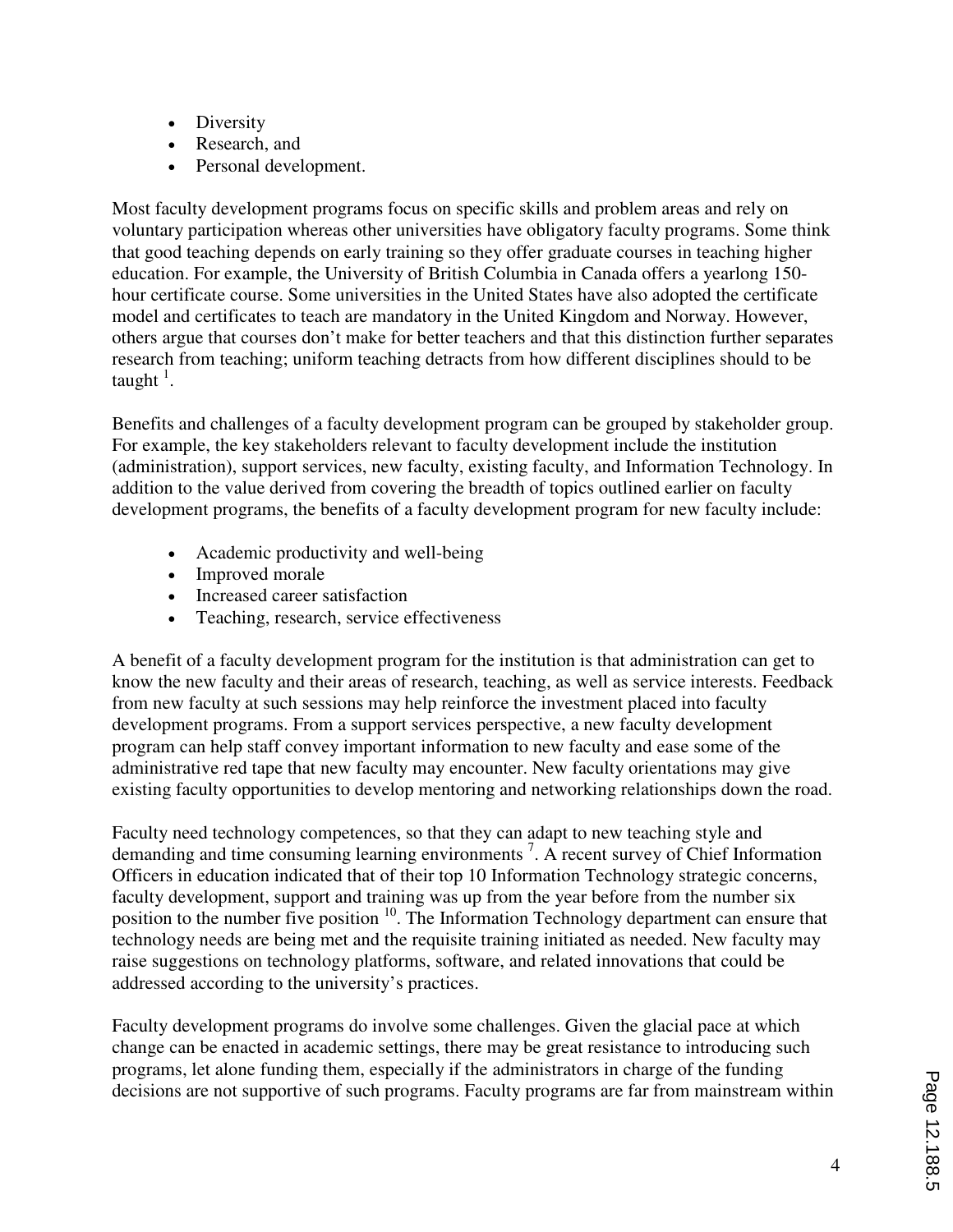all universities and may be marginalized. Funding for such programs may be limited and their long-term future at the university in question. At some universities, the programs exist in a fragmented structure and various departments and faculties may offer elements of such programs, or not at all. Turf wars and silos within the institutional structure can compound issues that faculty development programs face in terms of viability. A harsh reality of any organization is that "knowledge can be power" and the culture may not be conducive to sharing. Furthermore, if the university culture is such that the balance of scholarship priorities has tipped to research, then teaching and related faculty development programs may get short changed. Some have overcome such fragmentation issues by using a consortium, cooperative, or distributed model approach as well as by assessing alignment in terms of the faculty perceived balance on teaching and research<sup>5</sup>.

#### **Critical Success Factors of Faculty Development Programs**

Our review of the literature suggests that the following represent salient critical success factors of faculty development programs from an administrative, technological, and content/process perspective<sup>7</sup>. From an administrative perspective, it is vital to do a needs assessment first and follow up on progress being made  $<sup>7</sup>$ . Then, as the program is developed and launched, it must be</sup> followed by a shared vision, responsiveness to faculty needs, involvement of faculty in planning the program, and ensuring that there are clearly defined and communicated policies is essential. Administration should also ensure that faculty needs in terms of understanding the technology are addressed. The self-actualization and developmental psychology view of faculty development supports efforts to pursue directions that are fulfilling and meaningful <sup>5</sup>. Regardless of deliver mode, faculty development, frequently involve staff to coordinate the program, ensure that equipment is maintained, and faculty support needs are met  $11$ .

In terms of content and process, programs are more effective when faculty is involved in the process and content<sup>7</sup>. It is important to provide meaningful incentives and long-term goal achievement opportunities to faculty. Program content should be tied directly to content areas, practical sessions, and beneficial to immediate needs<sup>7</sup>. Studies show that faculty development services offered at times convenient to faculty and in different formats resulted contributed to program success. It is important to have well developed courses for faculty to attend. The most desirable mode of training is workshops and individual meetings with faculty development staff and the least desirable includes self-teaching, books, audio/videotapes, and formal courses<sup>7</sup>. Faculty indicates that they would attend training if they were given time off to do so and peer pressure was least likely to be a factor to attend<sup>7</sup>.

Once a program is in place, "expecting faculty to attend training on their time means that only those who are truly motivated and have an interest will pursue the training" <sup>7, p. 198</sup>, so there are other issues to contend with. Furthermore, mentoring is positively associated with intrinsic factors such as career satisfaction and job satisfaction  $12$ .

A culture to support faculty development is vital. New faculty that feel engaged, less isolated, and well supported in terms of teaching effectiveness and instructional support are essential to a university's ability to achieve its strategic goals. Overall, successful faculty development programs make the connections between curricula, pedagogy, and technology.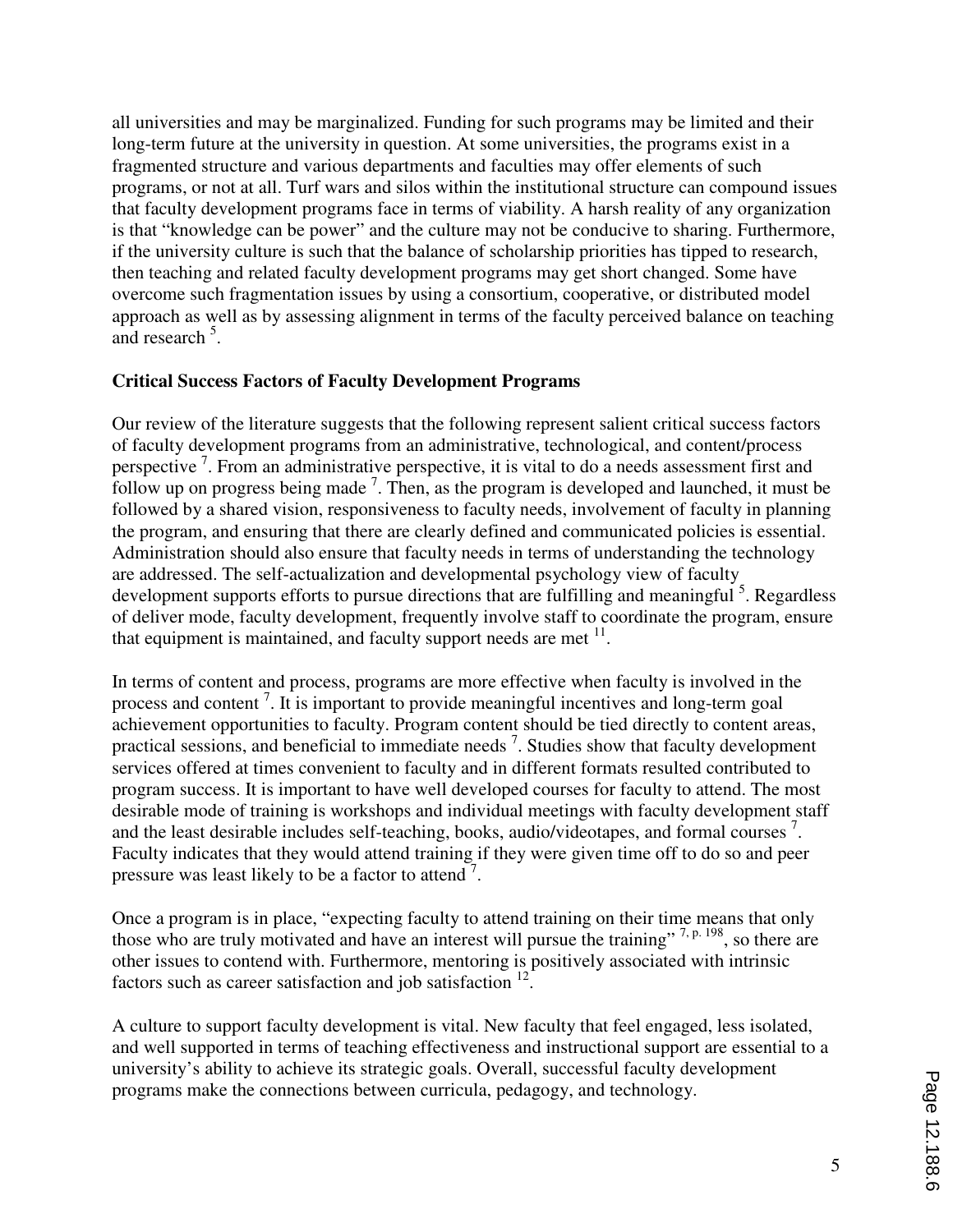### **Sources of Stress for New Faculty**

Coupled with the interpersonal and cultural issues (resistance to change and knowledge and power related issues), concerns on education pedagogy and faculty workload need to be considered for faculty development purposes  $\overline{6}$ . Work aspects that are important to new faculty include the intellectual/collegial ethos of one's department, teaching and research funds, a reasonable workload, and an understanding of the institution<sup>9</sup>. The following aspects do not appear to have changed over the years and continue to be sources of stress:

- The lack of collegial relationships
- Inadequate feedback or recognition
- Unrealistic expectations
- Insufficient resources
- The lack of mentors
- Work-life imbalance.

#### **Different Needs for Different Stages**

Individual differences, diversity, and career stage need to be considered in faculty development programs <sup>8</sup>. From a development perspective, assistant professors may need help transitioning from graduate school to the role of an academic so activities relevant to them may include mentoring and peer consultation with an emphasis on course reduction and reduced service commitments in the first year or two as they develop productive research program and teaching credibility <sup>8</sup>. One way of helping new faculty may be to consider team teaching or to ensure a new faculty member received early and ongoing feedback on teaching practices.

In terms of research, it may help new faculty to be aware of university and government research grant opportunities, perhaps through the Research Office. The Research Office may also be familiar with industry grant opportunities that are often matched by government. Preliminary seed research funding for a new academic can be very helpful in boosting a new academic's confidence as well as helping them demonstrate incremental research achievements to subsequently apply for larger grants. Starter grants are also a good way for new faculty to engage graduate students in their developing research programs. As a new faculty member secures research grants, this can help them negotiate teaching release times.

Another way of developing a new research agenda is to collaborate with others. Assistant professors could peer mentor each other and collaborate on grant applications as well as academic publications. New faculty could consider doing research within their discipline as well as research in the realm of deliver modes. For example, my discipline is project management and I collaborate with a senior academic whose expertise is in distance education. Together we have published papers on project management topics in the distance education context.

Department heads have a vital role in ensuring that new faculty receive a well rounded orientation that includes faculty development services. Heads also have a role in assisting new faculty develop their research programs <sup>8</sup>. Departmental heads' support and guidance is crucial in the early years on the job<sup>9</sup>. As the department heads are aware of the development and workload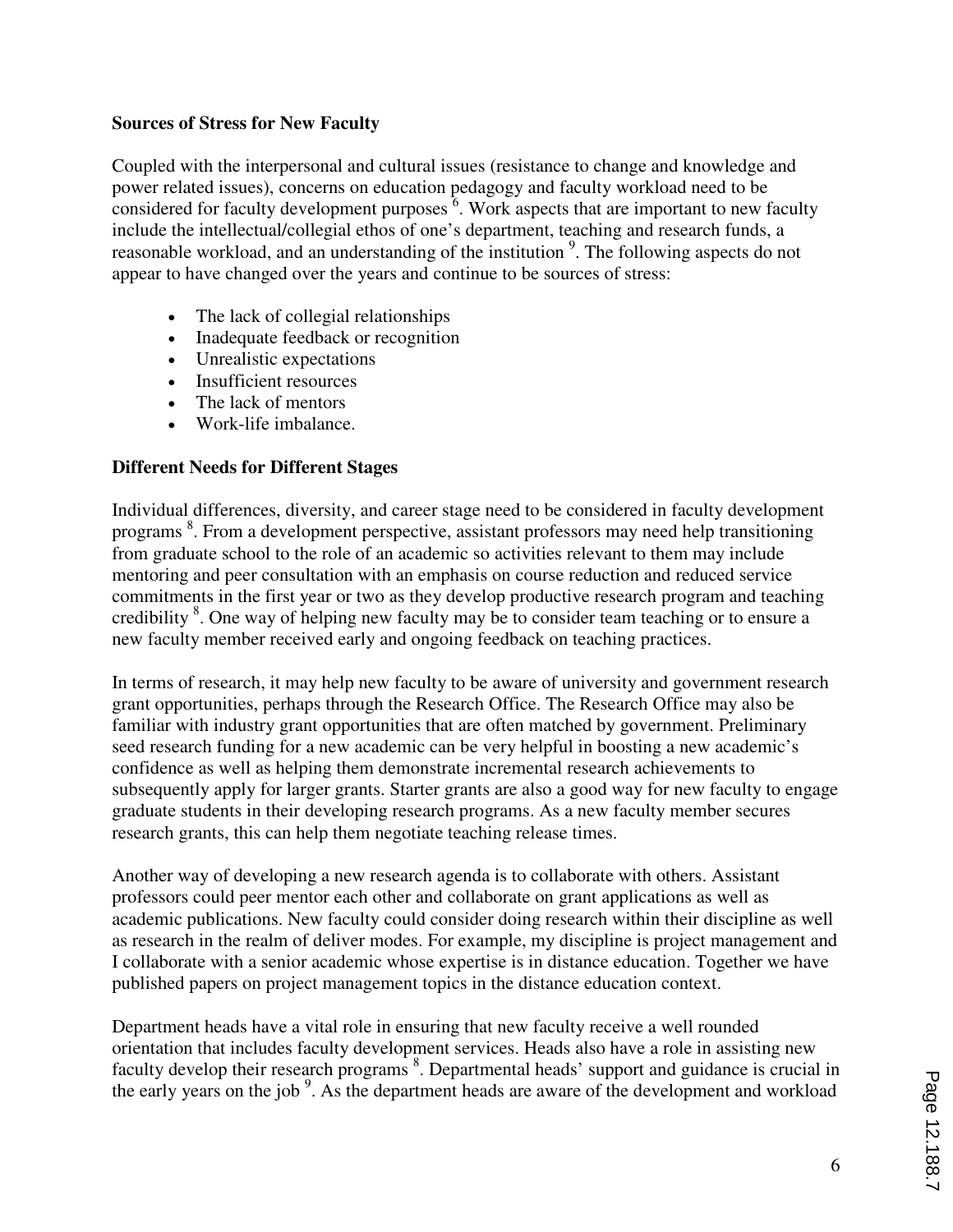matters in relation to all faculty members, they are ideally suited to coordinating how faculty development needs are addressed. For example, if a new assistant professor needs a reduced course/service commitment for the first year or two, the department head can assist with this, e.g., by bringing in sessional staff. If the aim is to reduce the service commitment for a new junior faculty member, it could be an opportunity for the head to discuss how a senior service role may be worth considering by an associate professor in the department.

Associate professors may benefit more from development services on effective mentoring and administrative support skills and on the service role<sup>8</sup>. For example, associate professors could be mentored by full professors regarding senior level service roles. Some associate professors may be well suited at this stage to accept senior editorial roles with professional associations.

Full professors may benefit from development services on a broader service role and may require assistance in dealing with burnout and stagnation <sup>8</sup>. Some full professors who have led productive research roles could mentor assistant and associate professors with grant application processes as well by working on publications collaboratively. Some full professors experiencing burnout and stagnation may welcome mentoring opportunities as ways in which they can share their expertise with junior faculty.

Regarding the service role, in addition to committee work, it may help new senior faculty to consider serving as adjunct professors at other universities. For example, some universities hire adjunct professors in a research capacity and others offer adjunct teaching opportunities.

Regardless of an academic's stage, a complete teaching, research, and service dossier serves one well for annual performance reviews, promotions, tenure, and when seeking new academic and industry opportunities. From personal experience, I found that there were many useful examples of dossiers on the Internet and I spoke to senior academics for their advice on what to put into a dossier. I found it useful to start my dossier early in my career and to maintain it on a regular basis, for example, every semester. By updating my curriculum vitae, I also gained an ongoing sense of accomplishment as I tracked my scholarship activities. The dossier was also useful in helping me identify gaps in my scholarship and goals for next year. A dossier can also be useful in identifying areas for improvement (although this required me to really try to be objective). One of the hardest things I had to learn to write was my teaching philosophy. I think this was difficult because I had focused on discipline specific content at university but had not taken courses in teaching. By reviewing examples on the Internet, I found some useful ones that allowed me to reflect on my teaching philosophy and document it accordingly. In particular, I found that the dossier helped me review my research program and from time to time, identify some changes in direction.

#### **Mentoring**

The theme of mentoring was prevalent in the faculty development literature  $12, 1, 8, 9$ . Different mentoring relationships are appropriate for different faculty development needs. Primarily, it is important for faculty members, department, heads, and university to acknowledge the importance of mentoring. It is important for the university and department heads to support and sustain such programs.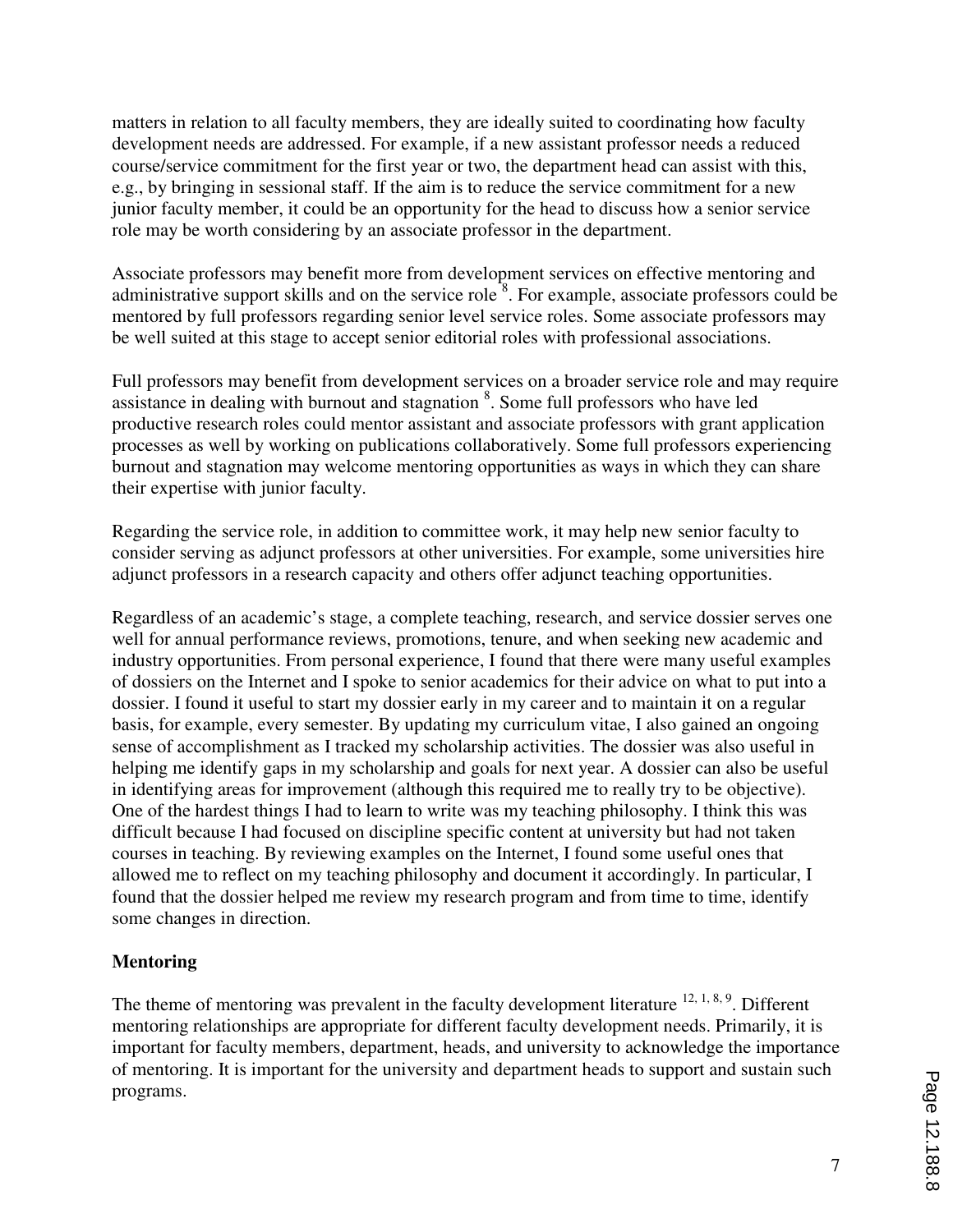Mentoring can be both a formal or informal initiative. Mentors can assist new faculty in the areas of scholarship. A mentor that excels as a teaching mentor may not excel as a research mentor. New faculty members can benefit from peer mentors and senior mentors. New faculty members may not always have a mentor from within their department. Some departments are small and in other cases, certain mentoring skills may be available in other departments.

As a mentoring relationship starts, it is important for both parties to establish some ground rules, review expectations, and discuss mentoring needs. Some mentoring relationships take place through phone calls and others are conducted face to face. In some cases, a mentor can be a great resource on an as needed basis. The key is for the new faculty members to know that there are others they can turn to for guidance and support. Furthermore, mentoring relationships change over time so it helps to assess the relationship after a few months. It is important to recognize the mentoring role that faculty undertake as part of their workload and in conducting performance assessments.

### **Tricks of the Trade**

What have I learned from my experiences?<sup>1</sup> Since faculty have different learning styles, different faculty development approaches will help  $^{13}$ . For example, visual learners may prefer workshops and reading material, whereas aural learners may prefer a workshop or audio material.

Some new faculty members may find them themselves in a situation where a faculty development program does not exist, sessions may be delayed, or there is just no time to attend the sessions. New faculty members should not let this daunt them. There is no reason that they cannot improvise and access many resources (including online resources) to come up to speed quickly. New faculty members can use some of the material in this paper to develop their own faculty development program. A preliminary list of some resources follows and as faculty engages in discussions with colleagues, they can develop their own set of resources.

- The Chronicle of Higher Education offers a wealth of news, information, resources, and advice for faculty and administrators. Some of the services are free and others require a subscription. It is well worth the money http://chronicle.com/
- The Academy of Management offers a number of list servs by academic discipline that reach a membership of over 16,000 worldwide. A list serv that may be of interest to engineering faculty is the Technology and Innovation list. In addition, the Academy of Management has a Production and Operations management division http://www.aomonline.org/
- The Sloan Consortium offers a wealth of online educational resources and I found it especially useful because I teach courses online http://www.sloan-c.org/
- Flourish is a very useful site to and through regular emails and tips, it helps me stay motivated on my academic writing, especially on days when I just do not feel like writing http://www.wendybelcher.com/pages/FlourishNewsletter.html
- Tomorrows Professor provides regular email summaries on best practices related to the scholarship priorities. I really enjoy these emails as they give me a chance to read how others have handled challenges related to scholarship. The summaries also

 $\overline{a}$  $<sup>1</sup>$  In the presentation, I will elaborate on this with examples.</sup>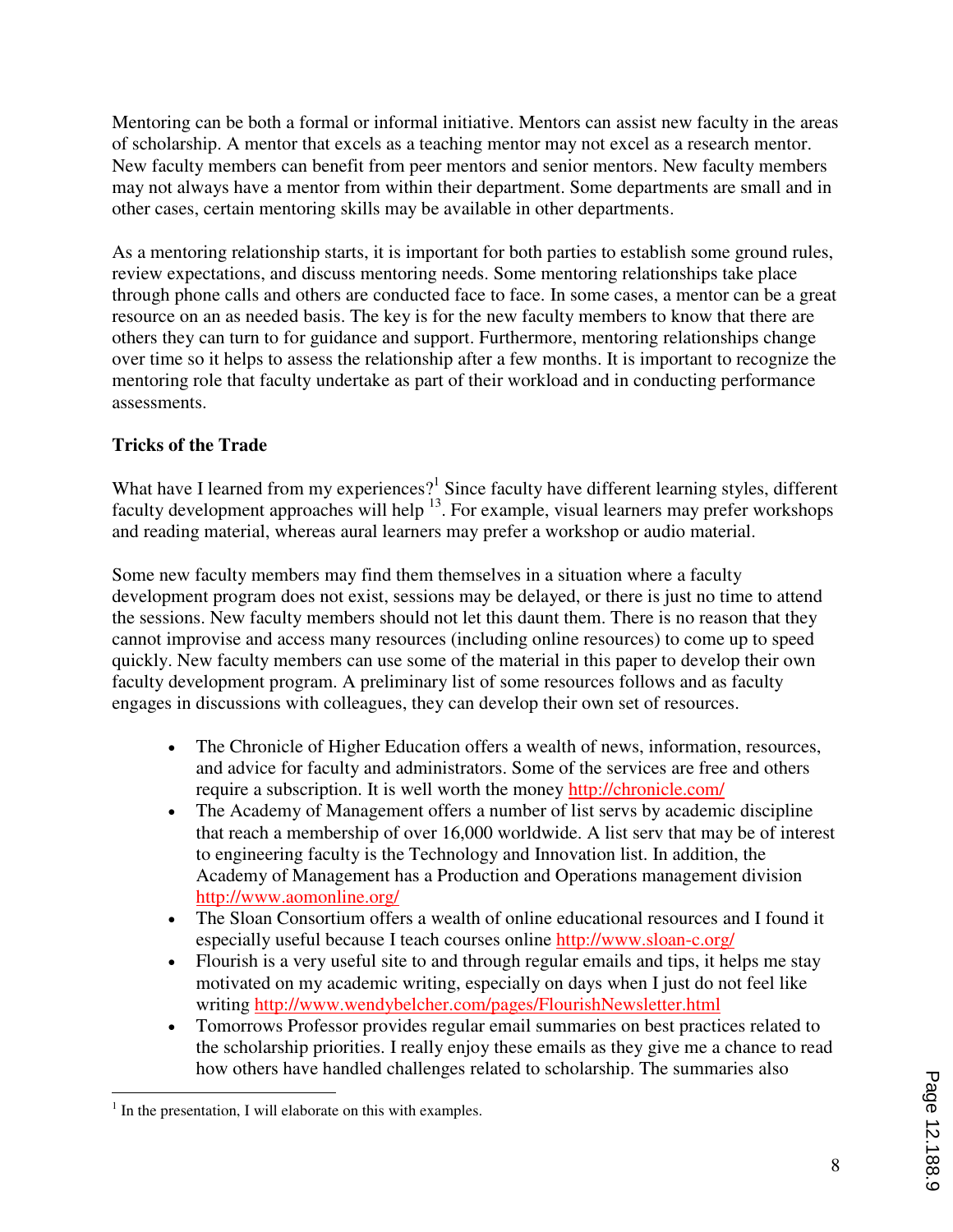include references to the actual papers and save me having to read many papers to get to the essence of the key points

https://mailman.stanford.edu/mailman/listinfo/tomorrows-professor

- Two excellent resources that I wish I had known about as a graduate student are the ones by Frost and Lang.
	- o P. J. Frost and T. M. Susan (Editors), vol. 1, *Rhythms of academic life: Personal accounts of careers in academia*, Sage Publications, Thousand Oaks, California, 1996.
	- o J. M. Lang, *Life on the tenure track*, vol. 1, Johns Hopkins University Press, Baltimore, Maryland, 2005.

I also found that there were resources available to me through professional associations.

Much as new faculty members consciously strive to maintain a balance between work and home life, the balance inevitably tips in favor of work. In part, this can be attributed to the steep learning curve that any new environment involve. In part, this can be attributed to wanting to do everything well and not wanting to say "no." My personal experience was that learning to say "no thank you" to some opportunities and striving to do fewer things, but doing them well were two strategies that helped me. Learning to say no was one of the hardest things to do. Some advice that I received years ago from a senior faculty member was that I should "keep my head down (focus on my work) and to not take on too much in the service realm at first. My dean was very supportive in this regard and my efforts to apply for starter grants, achieve small wins, and then a larger government grant, paid off in about two years. Although this example may not demonstrate work-life balance in the short run, it does in the long run. By acknowledging that for me personally, work would take precedence for the first few years, I did not fight the imbalance.

Now that I am better established in my current academic role, I have a bit more latitude to balance the scale. I also found that maintaining some consistency with my physical fitness level was important for my mental and physical well being. Regardless of how busy I was some days, I always tried to ensure that I fit my running into the schedule.

## **Conclusions**

Although a range of budgetary, economic, pedagogical issues are being addressed, faculty development has received less attention. Faculty development tends to be done by outsiders, centrally, or within individual departments (if at all). Creating a culture to support faculty development programs is vital for their success. Sadly, such cultures may not always prevail.

As discussed in this paper, faculty development programs are beneficial but also involve some challenges. The most effective faculty development programs span the scholarship priorities and the department head plays a key role. Mentoring is an important aspect of faculty development as is personal growth and development. An effective professional and social milieu has a tremendous effect on productivity and well-being  $\delta$ . When a university or department does not place the requisite efforts on faculty development, they risk isolating valuable resources.